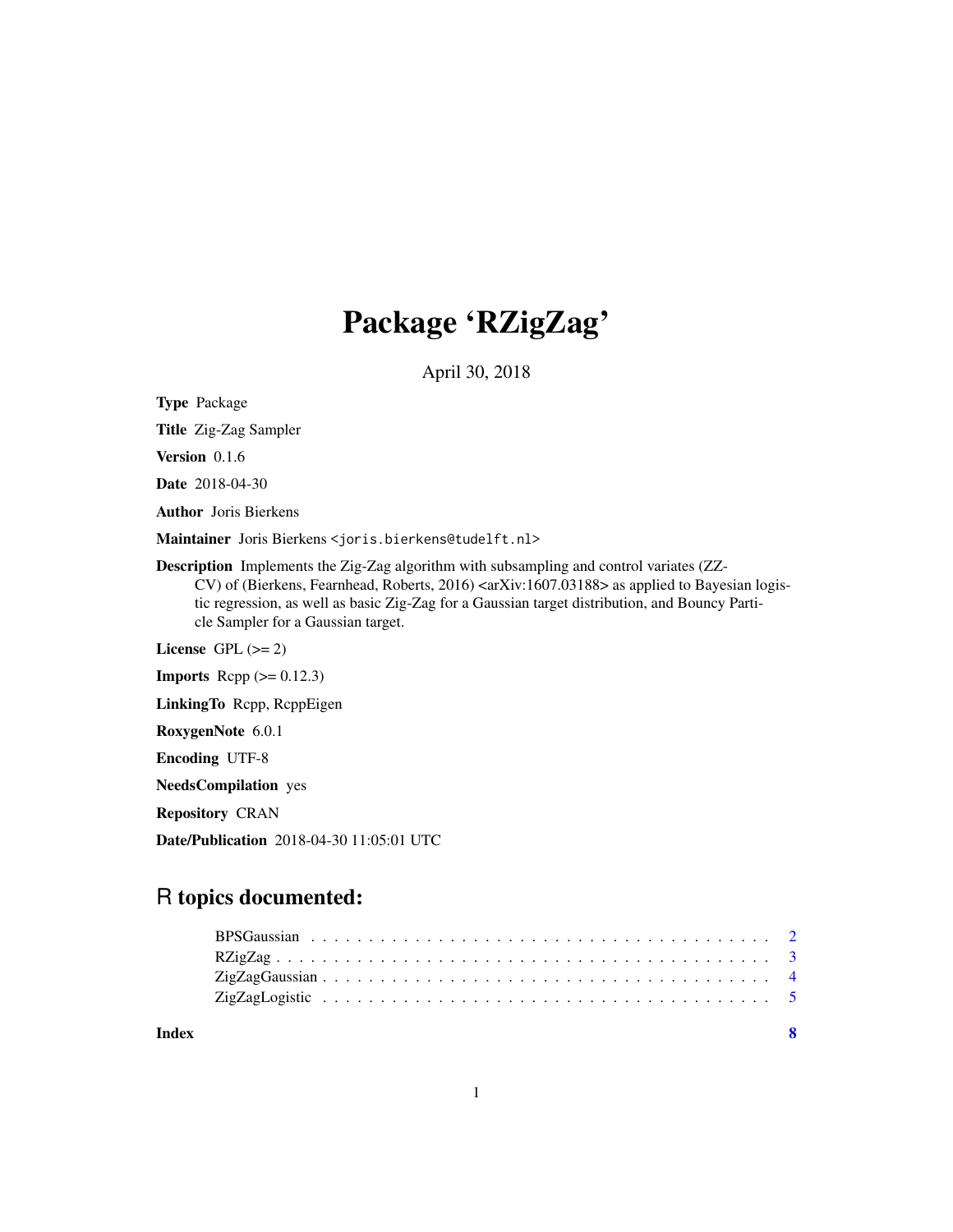<span id="page-1-1"></span><span id="page-1-0"></span>

# Description

Applies the BPS Sampler to a Gaussian target distribution, as detailed in Bouchard-Côté et al, 2017. Assume potential of the form

 $U(x) = (x - mu)^T V(x - mu)/2,$ 

i.e. a Gaussian with mean vector mu and covariance matrix inv(V)

# Usage

```
BPSGaussian(V, mu, n_iterations, x0, finalTime = -1, refresh_rate = 1,
  unit_velocity = TRUE, n_samples = \thetaL, n_batches = \thetaL,
  computeCovariance = FALSE)
```
# **Arguments**

| $\vee$            | the inverse covariance matrix of the Gaussian target distribution                                                                                             |
|-------------------|---------------------------------------------------------------------------------------------------------------------------------------------------------------|
| mu                | mean of the Gaussian target distribution                                                                                                                      |
| n_iterations      | Number of algorithm iterations; will result in the equivalent amount of skeleton<br>points in Gaussian case because no rejections are needed.                 |
| x0                | starting point                                                                                                                                                |
| finalTime         | If provided and nonnegative, run the BPS sampler until a trajectory of continu-<br>ous time length finalTime is obtained (ignoring the value of n_iterations) |
| refresh_rate      | lambda_refresh                                                                                                                                                |
| unit_velocity     | TRUE indicates velocities uniform on unit sphere, FALSE indicates standard<br>normal velocities                                                               |
| n_samples         | Number of discrete time samples to extract from the Zig-Zag skeleton.                                                                                         |
| n_batches         | If non-zero, estimate effective sample size through the batch means method,<br>with n batches number of batches.                                              |
| computeCovariance |                                                                                                                                                               |
|                   | Boolean indicating whether to estimate the covariance matrix.                                                                                                 |

#### Value

Returns a list with the following objects:

skeletonTimes: Vector of switching times

skeletonPoints: Matrix whose columns are locations of switches. The number of columns is identical to the length of skeletonTimes. Be aware that the skeleton points themselves are NOT samples from the target distribution.

skeletonDirections: Matrix whose columns are directions just after switches. The number of columns is identical to the length of skeletonTimes.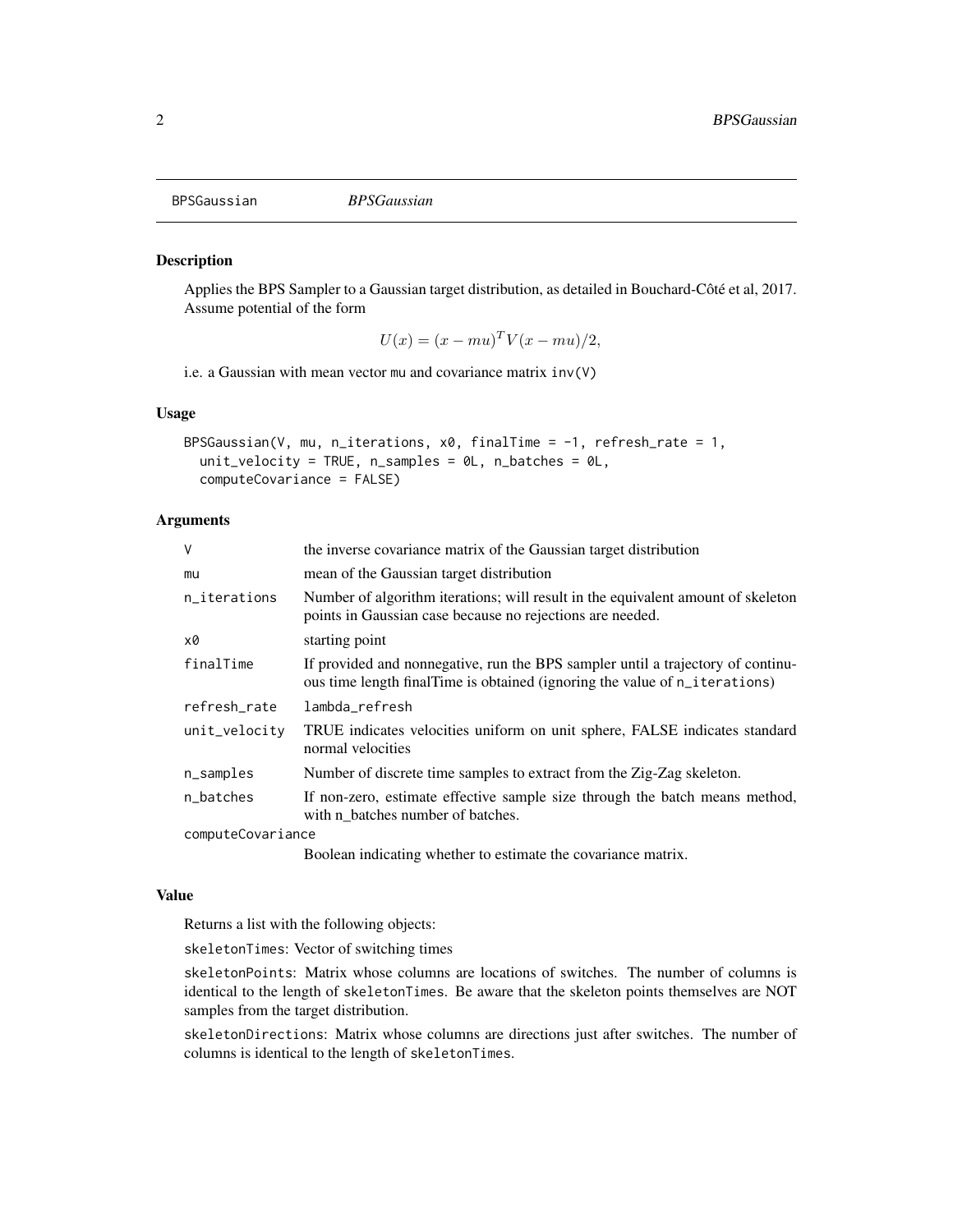# <span id="page-2-0"></span> $RZigZag$  3

samples: If  $n$ \_samples  $> 0$ , this is a matrix whose  $n$ \_samples columns are samples along the Zig-Zag trajectory.

mode: Not used for a Gaussian target.

batchMeans: If  $n_b$  batches  $> 0$ , this is a matrix whose  $n_b$  batches columns are the batch means

means: If  $n$ -batches  $> 0$ , this is a vector containing the means of each coordinate along the Zig-Zag trajectory

covariance : If n\_batches  $> 0$  or computeCovariance = TRUE, this is a matrix containing the sample covariance matrix along the trajectory

asVarEst: If  $n_b$  batches  $> 0$  this is an estimate of the asymptotic variance along each component

ESS: If  $n$  batches  $> 0$  this is an estimate of the effective sample size along each component

# Examples

```
V \leq - matrix(c(3,1,1,3), nrow=2)
mu \leftarrow c(2, 2)x0 \leq -c(0,0)result <- BPSGaussian(V, mu, 100, x0, n_samples = 10)
plot(result$skeletonPoints[1,], result$skeletonPoints[2,],type='l',asp=1)
points(result$samples[1,], result$samples[2,], col='magenta')
```
RZigZag *RZigZag*

# **Description**

Implements the Zig-Zag algorithm with subsampling and control variates (ZZ-CV) of (Bierkens, Fearnhead, Roberts, 2018) <https://arxiv.org/abs/1607.03188> as applied to Bayesian logistic regression, as well as basic Zig-Zag for a Gaussian target distribution.

# Details

This package currently consists of the following functions: [ZigZagLogistic](#page-4-1) for logistic regression, [ZigZagGaussian](#page-3-1) for multivariate Gaussian, and [BPSGaussian](#page-1-1) for multivariate Gaussian using BPS.

# Author(s)

Joris Bierkens

With thanks to Matt Moores, <https://mattstats.wordpress.com/>, for his help in getting from C++ code to a CRAN-ready Rcpp based package.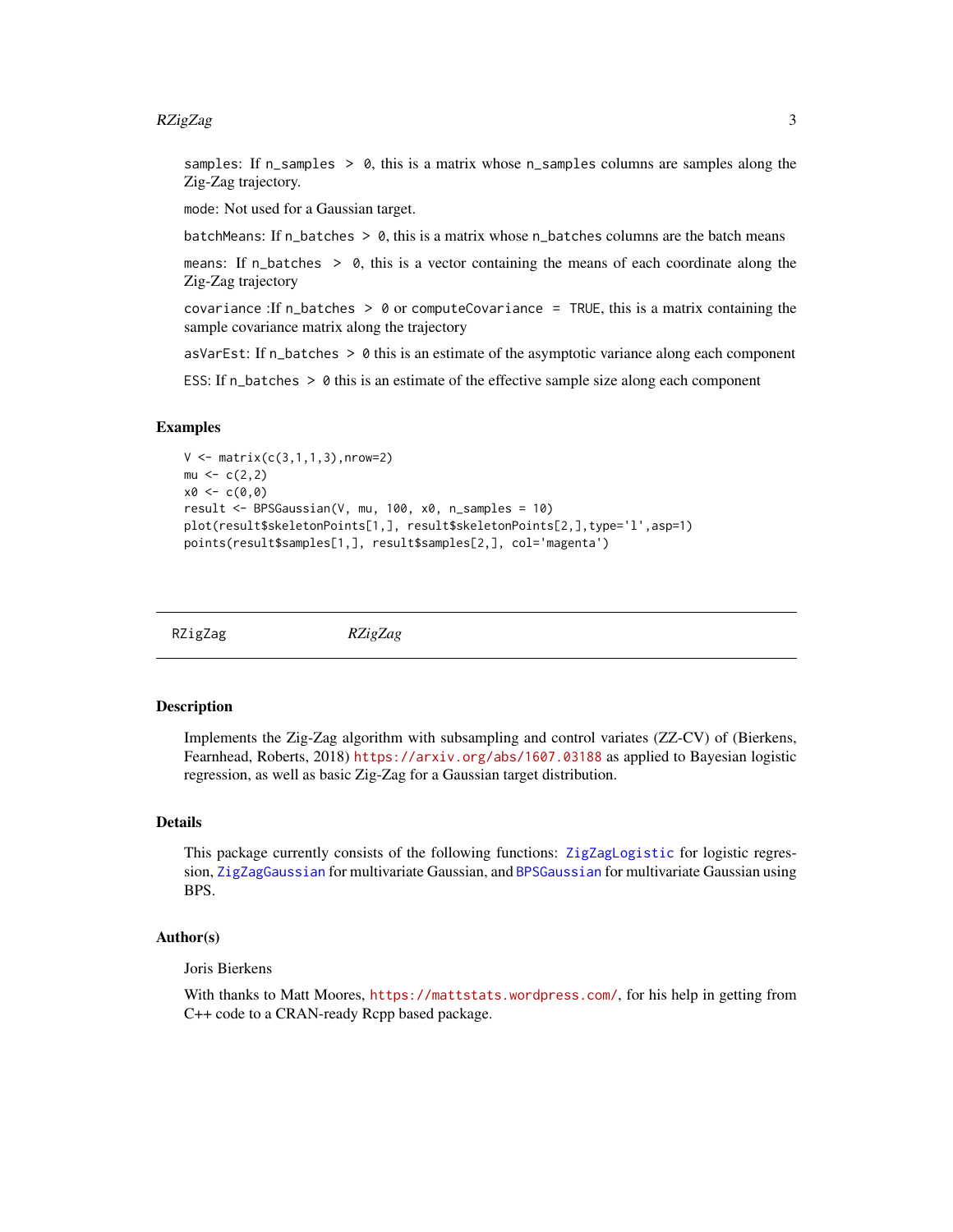<span id="page-3-1"></span><span id="page-3-0"></span>ZigZagGaussian *ZigZagGaussian*

## Description

Applies the Zig-Zag Sampler to a Gaussian target distribution, as detailed in Bierkens, Fearnhead, Roberts, The Zig-Zag Process and Super-Efficient Sampling for Bayesian Analysis of Big Data, 2016. Assume potential of the form

$$
U(x) = (x - mu)^T V(x - mu)/2,
$$

i.e. a Gaussian with mean vector mu and covariance matrix inv(V)

# Usage

```
ZigZagGaussian(V, mu, n_iterations, x0, finalTime = -1, n_samples = 0L,
 n_batches = 0L, computeCovariance = FALSE)
```
# Arguments

| $\vee$            | the inverse covariance matrix of the Gaussian target distribution                                                                                        |
|-------------------|----------------------------------------------------------------------------------------------------------------------------------------------------------|
| mu                | mean of the Gaussian target distribution                                                                                                                 |
| n_iterations      | Number of algorithm iterations; will result in the equivalent amount of skeleton<br>points in Gaussian case because no rejections are needed.            |
| x0                | starting point                                                                                                                                           |
| finalTime         | If provided and nonnegative, run the sampler until a trajectory of continuous<br>time length final Time is obtained (ignoring the value of n_iterations) |
| n_samples         | Number of discrete time samples to extract from the Zig-Zag skeleton.                                                                                    |
| n batches         | If non-zero, estimate effective sample size through the batch means method,<br>with n batches number of batches.                                         |
| computeCovariance |                                                                                                                                                          |

Boolean indicating whether to estimate the covariance matrix.

#### Value

Returns a list with the following objects:

skeletonTimes: Vector of switching times

skeletonPoints: Matrix whose columns are locations of switches. The number of columns is identical to the length of skeletonTimes. Be aware that the skeleton points themselves are NOT samples from the target distribution.

skeletonDirections: Matrix whose columns are directions just after switches. The number of columns is identical to the length of skeletonTimes.

samples: If n\_samples > 0, this is a matrix whose n\_samples columns are samples along the Zig-Zag trajectory.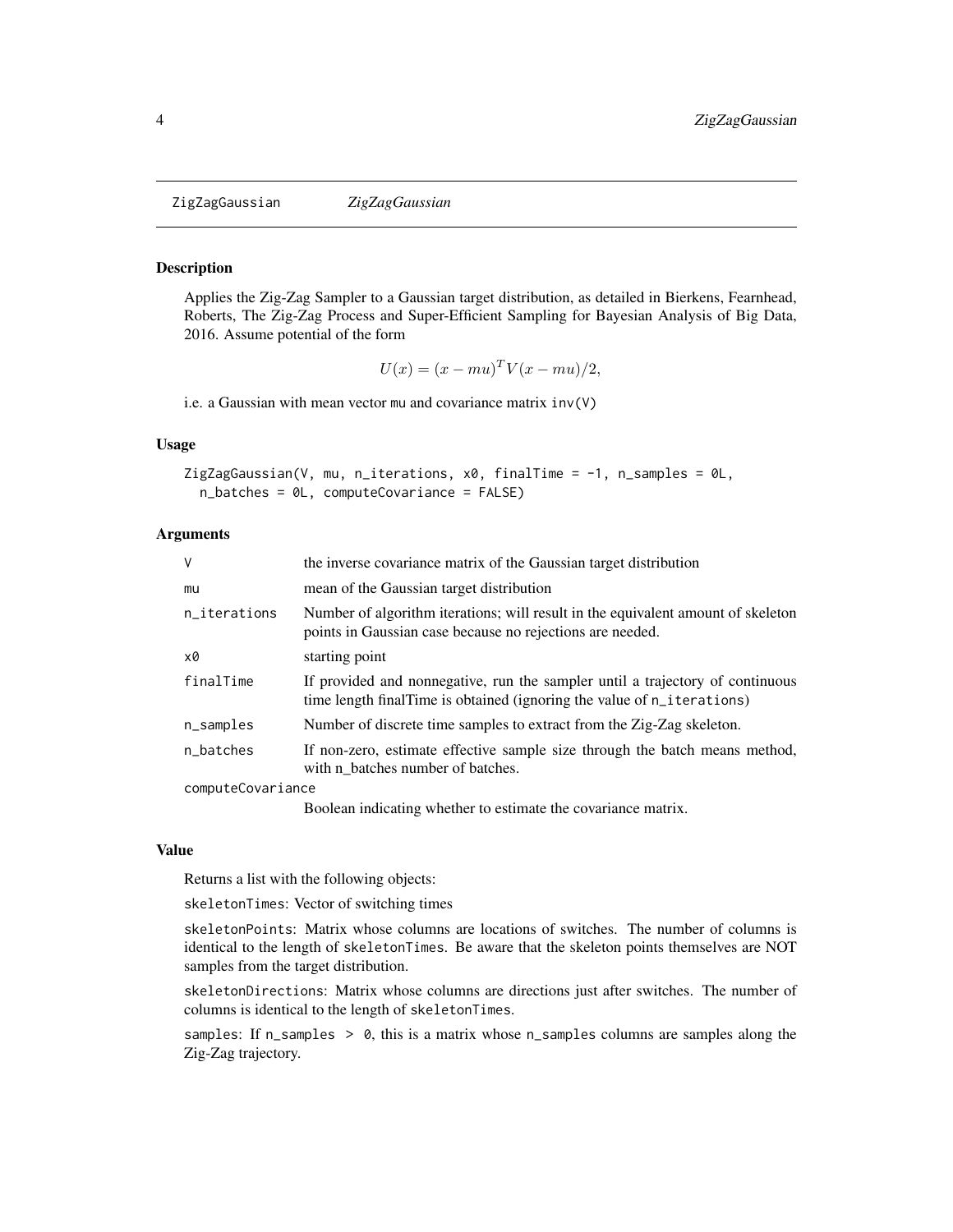<span id="page-4-0"></span>mode: Not used for a Gaussian target.

batchMeans: If  $n_b$  batches  $> 0$ , this is a matrix whose  $n_b$  batches columns are the batch means

means: If n\_batches > 0, this is a vector containing the means of each coordinate along the Zig-Zag trajectory

covariance : If n\_batches  $> 0$  or computeCovariance = TRUE, this is a matrix containing the sample covariance matrix along the trajectory

asVarEst: If  $n_b$  batches  $> 0$  this is an estimate of the asymptotic variance along each component ESS: If  $n$  batches  $> 0$  this is an estimate of the effective sample size along each component

# Examples

```
V \leq - matrix(c(3,1,1,3), nrow=2)
mu < -c(2, 2)x0 < -c(0, 0)result <- ZigZagGaussian(V, mu, 100, x0, n_samples = 10)
plot(result$skeletonPoints[1,], result$skeletonPoints[2,],type='l',asp=1)
points(result$samples[1,], result$samples[2,], col='magenta')
```
<span id="page-4-1"></span>ZigZagLogistic *ZigZagLogistic*

# **Description**

Applies the Zig-Zag Sampler to logistic regression, as detailed in Bierkens, Fearnhead, Roberts, The Zig-Zag Process and Super-Efficient Sampling for Bayesian Analysis of Big Data, 2016.

# Usage

```
ZigZagLogistic(dataX, dataY, n_iterations, x0 = numeric(0), finalTime = -1,
  subsampling = TRUE, controlvariates = TRUE, n_samples = 0L,
 n_batches = 0L, computeCovariance = FALSE, upperbound = FALSE)
```
# Arguments

| dataX        | Matrix containing the independent variables x. The i-th column represents the<br>i-th observation with components $x_1, i, , x_d, i$ .                   |
|--------------|----------------------------------------------------------------------------------------------------------------------------------------------------------|
| dataY        | Vector of length n containing 0, 1-valued observations of the dependent variable<br>у.                                                                   |
| n_iterations | Integer indicating the number of iterations, i.e. the number of proposed switches.                                                                       |
| x0           | Optional argument indicating the starting point for the Zig-Zag sampler                                                                                  |
| finalTime    | If provided and nonnegative, run the sampler until a trajectory of continuous<br>time length final Time is obtained (ignoring the value of n_iterations) |
| subsampling  | Boolean. Use Zig-Zag with subsampling if TRUE.                                                                                                           |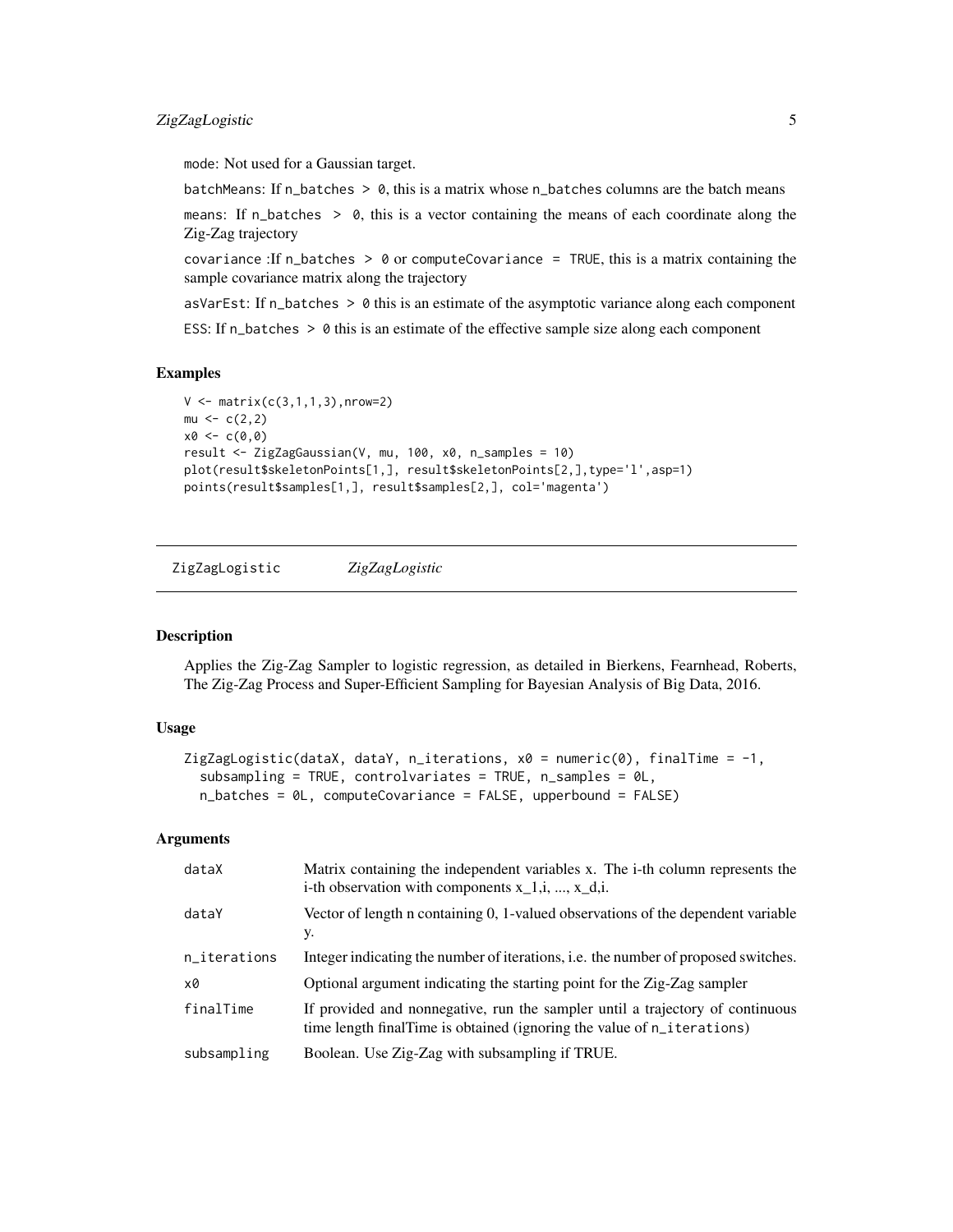| controlvariates   |                                                                                                                                    |
|-------------------|------------------------------------------------------------------------------------------------------------------------------------|
|                   | Boolean. Use Zig-Zag with subsampling combined with control variates if<br>TRUE (overriding any value of subsampling).             |
| n_samples         | Number of discrete time samples to extract from the Zig-Zag skeleton.                                                              |
| n_batches         | If non-zero, estimate effective sample size through the batch means method,<br>with n batches number of batches.                   |
| computeCovariance |                                                                                                                                    |
|                   | Boolean indicating whether to estimate the covariance matrix.                                                                      |
| upperbound        | Boolean. If TRUE, sample without subsampling and using a constant upper<br>bound instead of a linear Hessian dependent upper bound |

# Value

Returns a list with the following objects:

skeletonTimes: Vector of switching times

skeletonPoints: Matrix whose columns are locations of switches. The number of columns is identical to the length of skeletonTimes. Be aware that the skeleton points themselves are NOT samples from the target distribution.

skeletonDirections: Matrix whose columns are directions just after switches. The number of columns is identical to the length of skeletonTimes.

samples: If  $n$ \_samples  $> 0$ , this is a matrix whose  $n$ \_samples columns are samples at fixed intervals along the Zig-Zag trajectory.

mode: If controlvariates = TRUE, this is a vector containing the posterior mode obtained using Newton's method.

batchMeans: If  $n_b$  batches  $> 0$ , this is a matrix whose  $n_b$  batches columns are the batch means

means: If  $n$ -batches  $> 0$ , this is a vector containing the means of each coordinate along the Zig-Zag trajectory

covariance: If  $n$  batches  $> 0$  or computeCovariance = TRUE, this is a matrix containing the sample covariance matrix along the trajectory

asVarEst: If  $n$  batches  $> 0$  this is an estimate of the asymptotic variance along each component

ESS: If  $n$  batches  $> 0$  this is an estimate of the effective sample size along each component

# Examples

```
require("RZigZag")
generate.logistic.data <- function(beta, n.obs) {
 dim <- length(beta)
 dataX <- rbind(rep(1, n.obs), matrix(rnorm((dim -1) * n.obs), nrow = dim -1));
 vals <- colSums(dataX * as.vector(beta))
 generateY <- function(p) { rbinom(1, 1, p) }
 dataY <- sapply(1/(1 + exp(-vals)), generateY)
 return(list(dataX, dataY))
}
beta \leftarrow c(1,2)data <- generate.logistic.data(beta, 1000)
```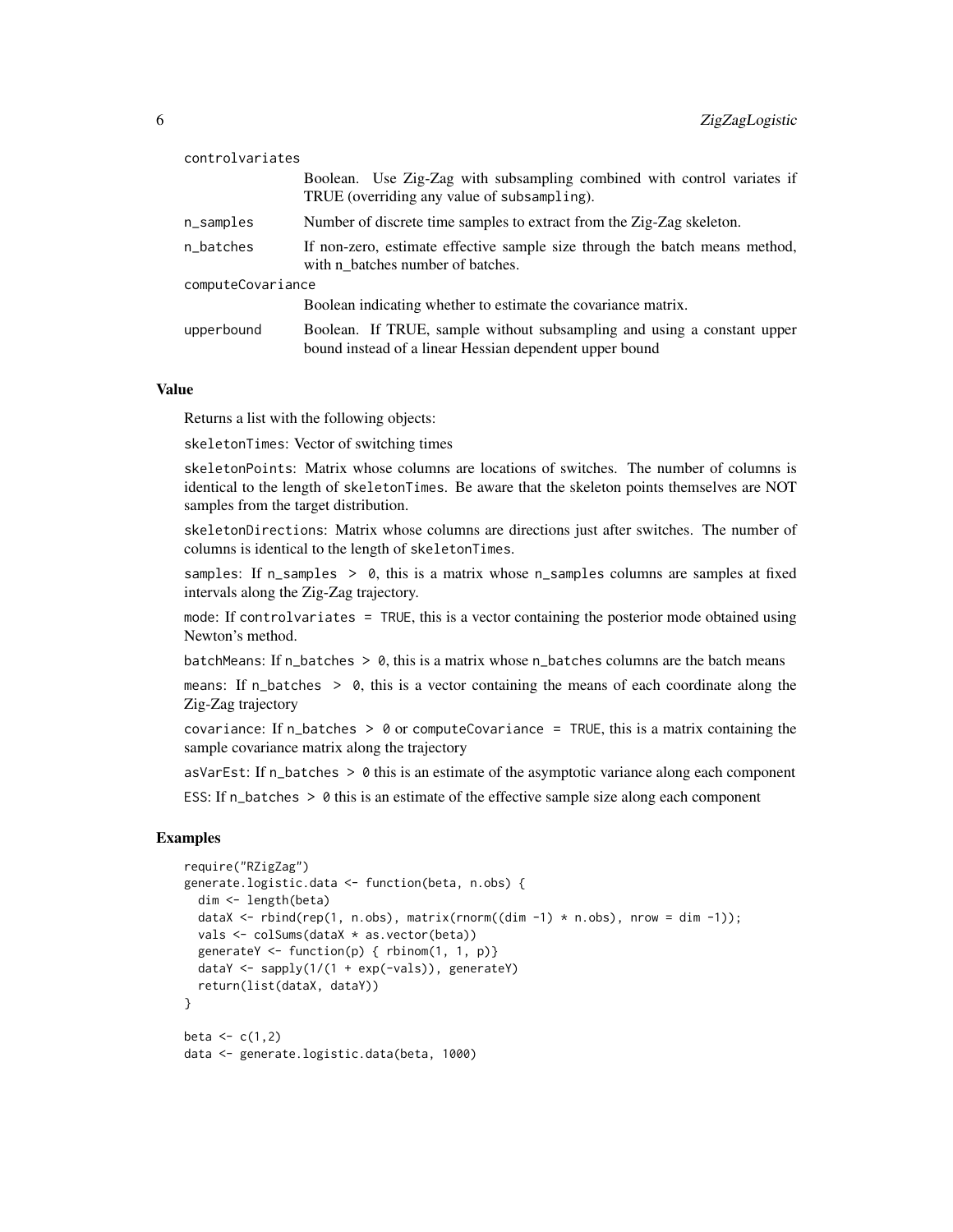# ZigZagLogistic 7

```
result <- ZigZagLogistic(data[[1]], data[[2]], 1000, n_samples = 100)
plot(result$skeletonPoints[1,], result$skeletonPoints[2,],type='l',asp=1)
points(result$samples[1,], result$samples[2,], col='magenta')
```